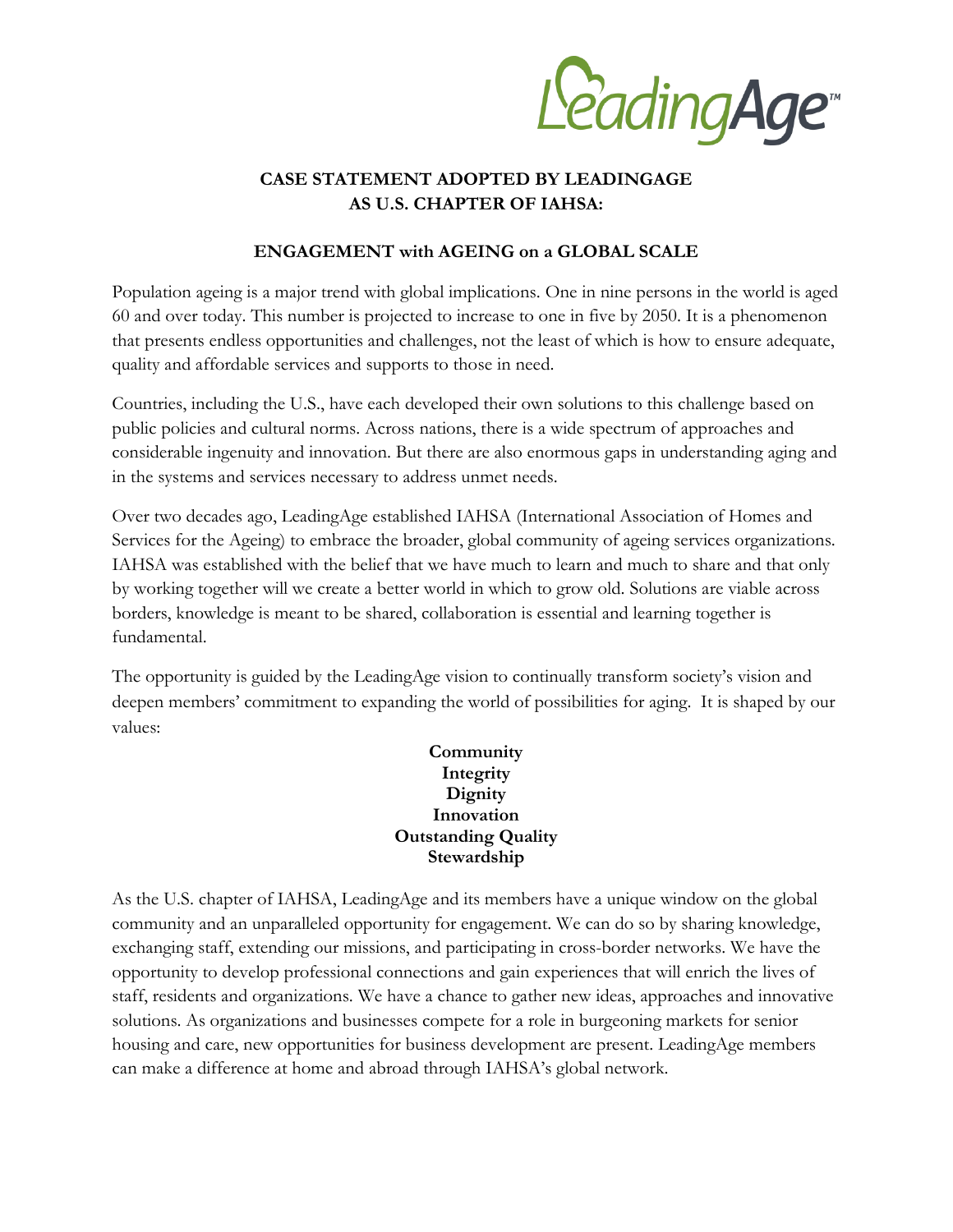Engagement can occur along a broad spectrum of possibilities.

- Attend IAHSA conferences
- Speak at IAHSA conferences
- Connect, via IAHSA, to providers in other countries
- Provide technical support to a provider organization in a less developed country
- Conduct and/or host site visits with professionals from other countries
- Provide story ideas and/or write articles for the IAHSA newsletter (Alliance) or website on exemplary programs, evidence-based research, technology applications and design
- Participate in U.N. activity focused on advocating for a Human Rights Convention for the Elderly
- Exchange staff with a provider in another country
- Submit designs for IAHSA Design for Ageing showcase
- Participate in or send a staff member to participate in IAHSA Leadership Retreat (created based on the principles of the LeadingAge Leadership Academy)
- Develop business partnerships

LeadingAge, through its association with IAHSA, can open doors for its members to unique experiences that come with global engagement. It takes a dose of curiosity, an ounce of humility, an open mind and a commitment to peer learning and meaningful partnerships that will expand the world of possibilities for ageing.

For more information or to become more active in IAHSA and in global ageing, email [info@iahsa.net](mailto:info@iahsa.net) or [ksloan@iahsa.net.](mailto:ksloan@iahsa.net)

June 2015